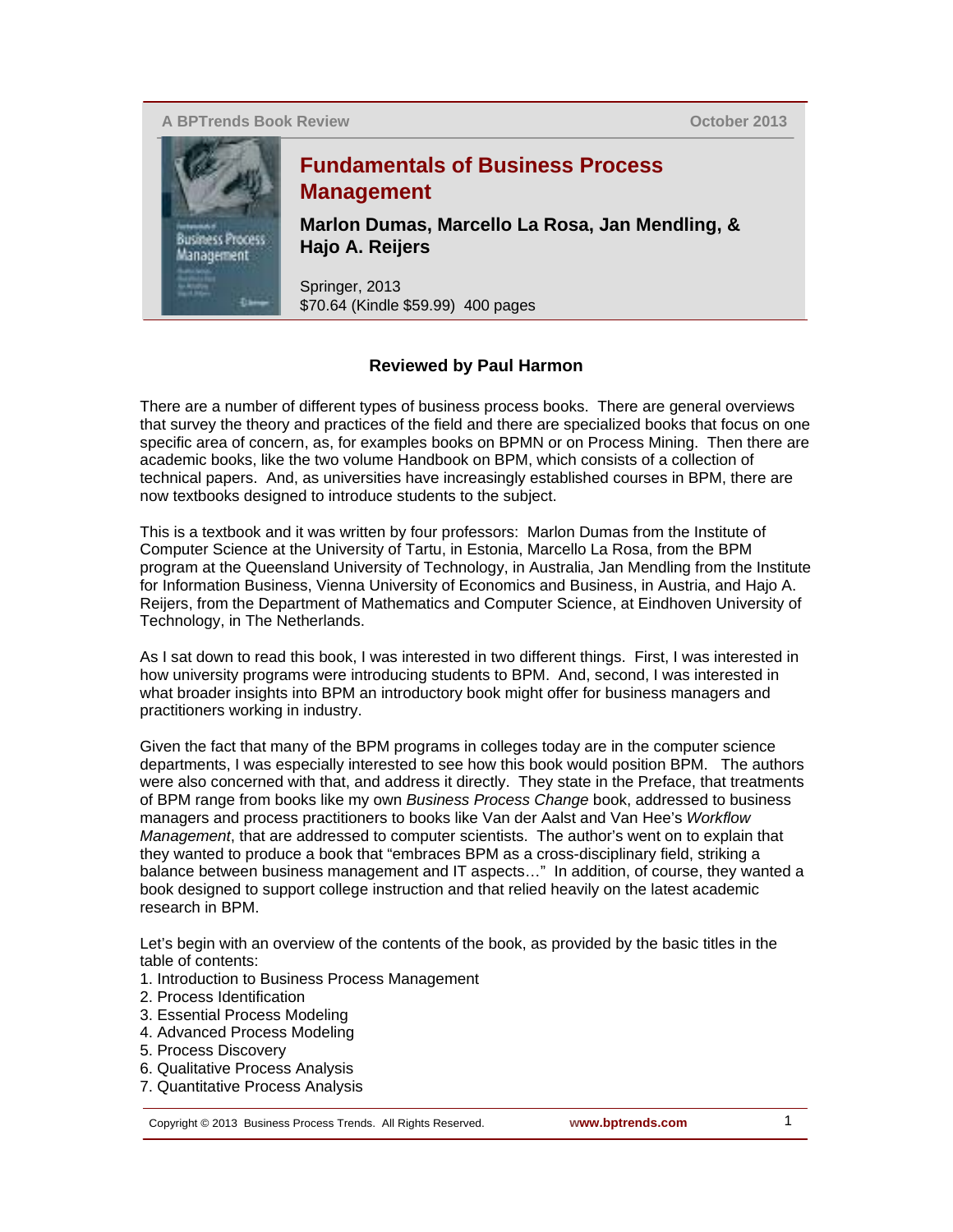8. Process Redesign 9. Process Automation 10. Process Intelligence

So what does this tell us about the scope of this book? What, apparently, do the authors believe BPM to consist of, or, perhaps, more accurately, what do they hope to teach about BPM in the course that this book would facilitate.

When I try to think about the subject matter that ought to be covered in a BPM book or course, I tend to rely on a matrix that shows six cells (seven actually, but I'll come back to that.) On the top axis I discriminate between (1) projects that are designed to generate a specific result and (2) activities that are undertaken on an on-going basis. A business process that is being executed at a company is in the latter category and a project to redesign that process is in the former category. On the vertical axis I discriminate between (i) organization-wide concerns, (ii) process specific concerns, and (iii) concerns with support resources used by processes. Thus, developing a business architecture is an organization-wide concern, redesigning a specific process is a process specific concern, and creating a new software application to support a new process redesign is a support concern. I would suggest that the top four cells are definitely BPM concerns, and that the bottom two boxes were primarily the concerns of support groups like IT, HR, or facilities, although process people often have reason to interact with their support groups. I have also thrown in a  $7<sup>th</sup>$  cell which I placed at the top left of Figure 1. Separate from all the types of work that are involved, there are general principles and concepts that anyone working in the process area needs to understand.

Given this model of the BPM space, I would then suggest that the book being reviewed focuses almost entirely on Principles and Concepts and on Business Process Redesign. There are small forays into architecture and into BPM software development, but the focus is clearly on redesign projects. Moreover it is primarily focused on flow issues, and we don't get much information about how to establish a process measurement system.

| <b>Principles &amp;</b><br><b>Concepts of</b><br><b>Process Work</b> | Projects to Achieve Specific<br>Goals                                                       | On-Going Execution of<br>Processes                            |
|----------------------------------------------------------------------|---------------------------------------------------------------------------------------------|---------------------------------------------------------------|
| Concern is<br>organization-wide                                      | <b>Business Process Architecture</b><br>Development Projects                                | On-Going, Organization-wide<br>Management of Process Work     |
| Concern is with a<br>specific business<br>process                    | <b>Business Process Design or</b><br><b>Redesign Projects</b>                               | Day-to-Day Execution of a<br><b>Specific Business Process</b> |
| Concern is with a<br>resource that<br>supports a<br>process          | <b>Projects to Develop Support</b><br>Resources (e.g. Software<br>Applications or Training) | Day-to-Day Support of a<br><b>Specific Business Process</b>   |



Let's see if I can say this a bit differently. Process work has had different focuses at different points in history. In the Eighties, there was a lot of attention on Six Sigma, which in turn focused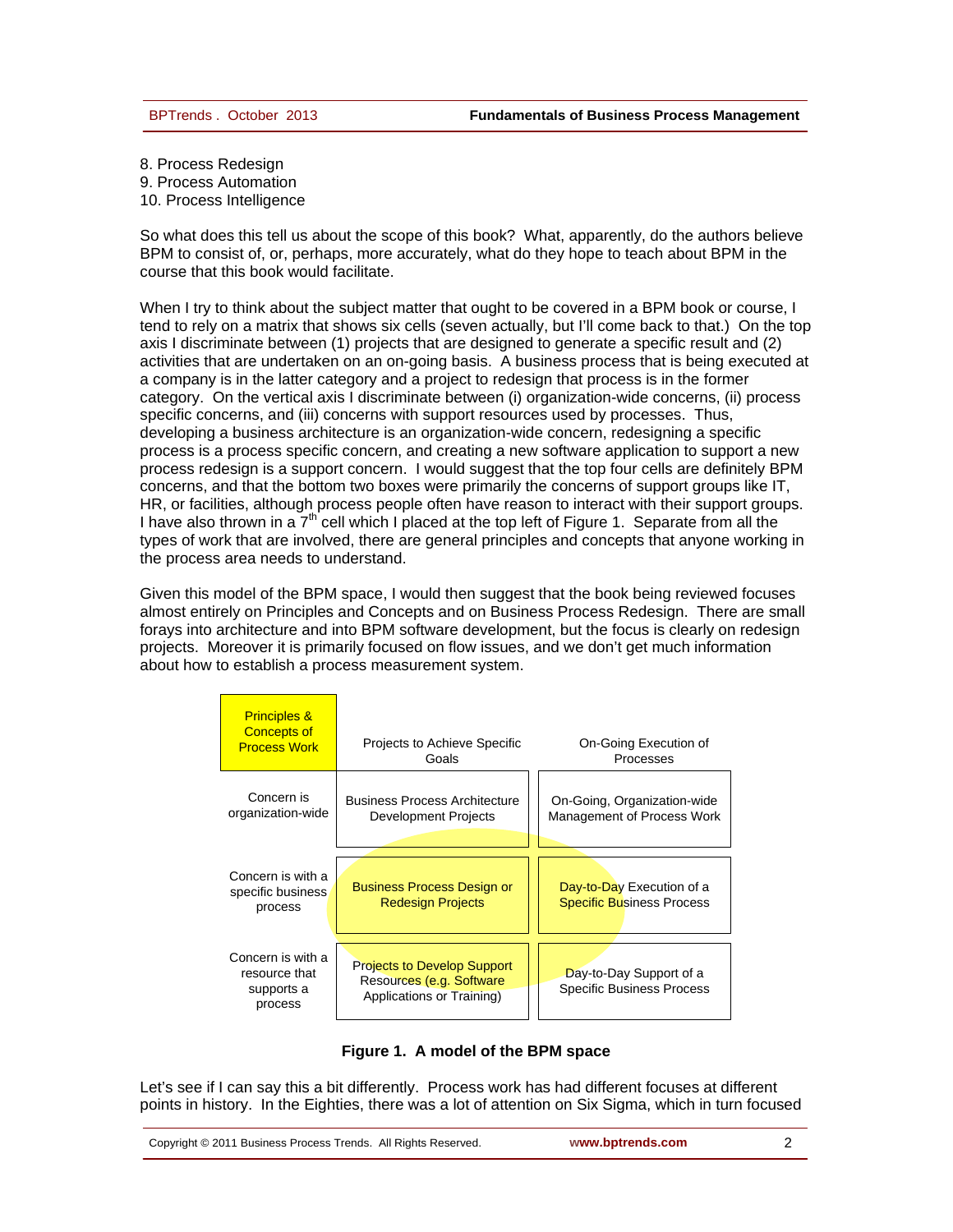on small scale improvements in output quality and consistency. In the Nineties, the focus shifted to Business Process Reengineering which focused on large-scale projects that aimed at reconceptualizing how IT was used to facilitate operational work throughout organizations. In the past decade we have focused on BPM. So what is the concern of BPM? My answer is that the focus on BPM is on **managing** process work throughout the organization. In other words, it's about coordinating and prioritizing process work done by Lean, Six Sigma, IT, and many other groups. This is not, of course, the only view. Some would have us believe that BPM is about using a new type of software application (call it BPMS) to manage specific processes. In other words, BPM is, in this view, about building and using the latest generation of workflow tools.

The authors of *Fundamentals of Business Process Management* make it clear that they believe that BPM is quite a bit more than BPMS. On the other hand, their book suggests that they believe students should be introduced to BPM as if it were a process redesign discipline. They have left out the process **management**! There is little consideration of what would be involved in creating an organization-wide business process architecture, let alone anything about the tasks involved in managing processes for an entire organization (e.g. How to you prioritize process projects throughout an organization with a business process architecture?). This is the kind of work that hundreds of organizations have joined the Supply Chain Council (SCC) and the TeleManagement Forum to learn about, and it's largely omitted from this text.

Let me extend this argument, by asking how one might use a BPMS application. Obviously the tool can be used to model a process, and thus might be used as an over-priced modeling tool during a redesign project. Similarly, most BPMS tools are easier to use than older workflow tools, and more flexible than most ERP applications, and can be used by software developers. The real claim for BPMS applications, however, is that they let day-to-day managers monitor and control the on-going execution of their processes. In other words, a BPMS application is design as a combination workflow tool and decision support tool. The very use of a BPMS tool ought to point strongly to the fact that a process has a manager and that manager plays a key roll in the day-today effectiveness of the process.

Let me get even more specific, however. In Figure 2 I've pictured a process – let's say it is an ongoing process to Produce Widgets. Employees (or software applications and machines) execute a number of activities that result in the production of widgets. Someone, however, manages that process. They set a budget, arrange for tools, set schedules and assign tasks, monitor the work, report on progress, provide feedback to employees and otherwise manage the process. This isn't an abstraction! In a real work setting, you can see people doing these things. And you can detect the results. If employees aren't doing their work quite right, and no one informs them that they are off-target, they go right on as they are. If tools aren't available then they aren't used. If it's clear that managers don't care if step 2 is done or not, step 2 tends not to be done.



**Figure 2. Two different types of activities that occur within a process.**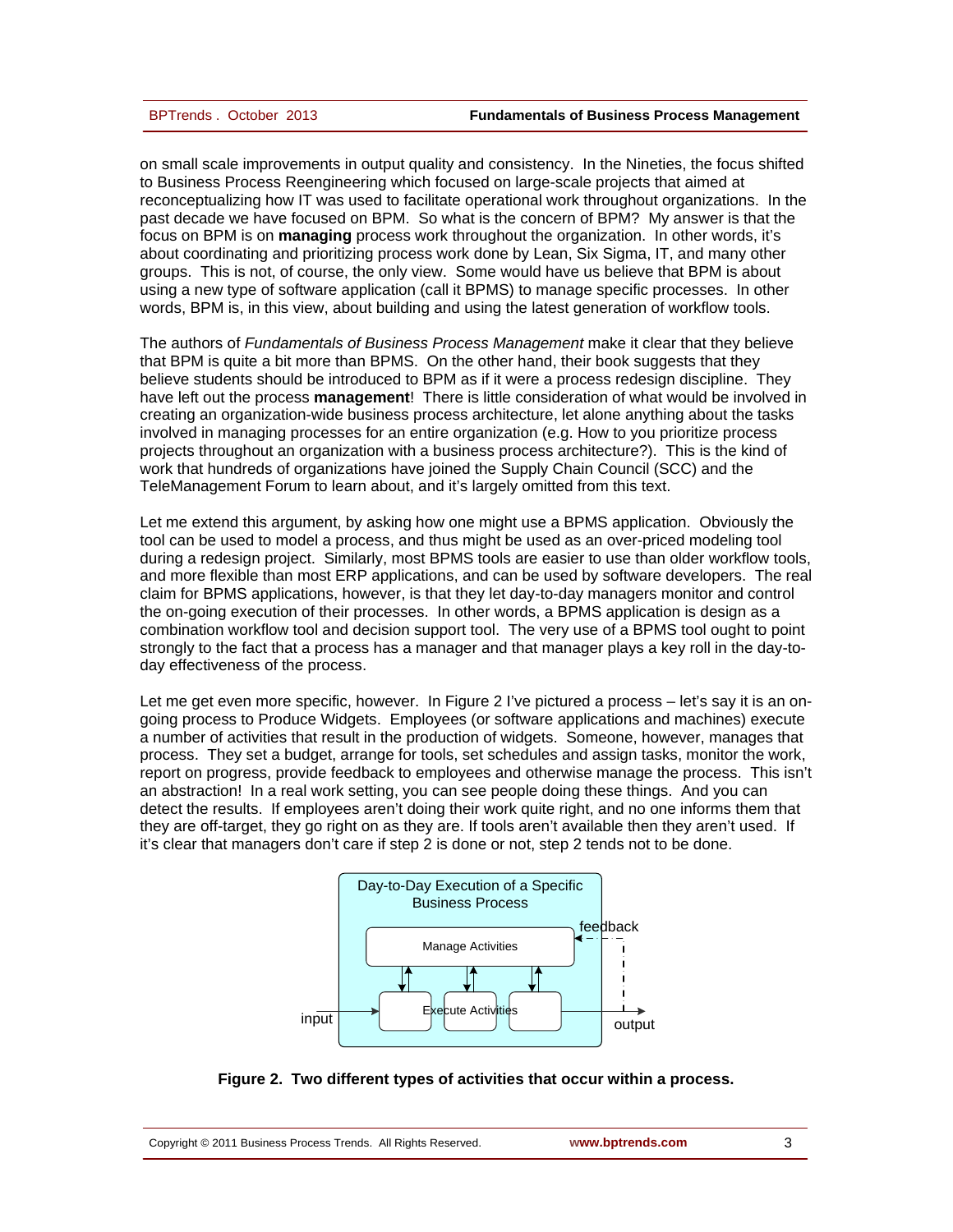Any process analysis needs to consider two sources of problems: (1) Is the working being executed efficiently, and (2) is the working being structured and supported, hour-by-hour, by the person responsible for managing or supervising the process. An analysis of a business process that shows us the activities that are executed, but doesn't consider what the supervisor is doing to support the ongoing execution of the activity is only half of a comprehensive process analysis. It would be nice to have some research as to which contributes most to problems. In my informal experience, I would say it was about 50/50. It's just as likely that a manager is discouraging correct behavior as it's likely that employees don't know what to do. Anyone whose redesigned a new process and rolled it out, only to come back in six months and find employees doing things the old way, knows the power of managers to determine what gets done and what doesn't.

I mention this to suggest that, even within the scope that the authors set for themselves, they avoid consideration of management issues. If you study the diagrams and the discussions in this book you realize that there is a lot about how to diagram what the employees (or software systems) do, but nothing on the feedback provided by managers to employees. Thinking about this in a different way, the authors focus too much, in my opinion, on using BPMN – a notation designed to allow code generation. Unfortunately, BPMN isn't sophisticated enough to model manager-employee interactions. It lets you show the process itself, but it doesn't make it easy to show what a manager does, on a day-by-day basis to maintain the human behavior that executes the process activities. Once one accepts the assumption that the process is what the employees' do, one ties one hand behind one's back, and doesn't even look for all of the process problems that arise from poor management. In this sense, despite the author's explicit denials, this book reflects an IT slant, and does not reflect the true complexity and richness of the business process perspective that I believe underlies BPM.

At the same time, once one defines BPM as process redesign, one gives up a seat at the management table and settles for a technical role. One doesn't get to help managers understand the organization from the process perspective, but settles for fixing specific process problems.

In a nutshell: I wish the authors had taken a more expansive view of BPM. I wish they were focused on getting new BPM students to think of themselves as business managers with a special perspective on how to organize an organization, and not as technicians who undertake specific types of projects.

That said, how does the book do within the constraints that the authors have set for themselves? As we have already noted, the book walks a student through the phases in a business process redesign effort. And the authors rely extensively on BPMN to explain how the flows and activities work together. The cases were well chosen, and the diagrams provide a nice introduction to the use of BPMN. Each chapter presents a topic and then there are exercises that provide the student with a good chance to think about the information and apply it to other cases. I found the discussion of process redesign detailed and interesting.

Teachers will have to decide if this book introduces students to BPM as they would want to do it. I suspect in most cases it will, and assuming it does, I'm confident that teachers will find the support exercises very valuable. A harder question is whether a process practitioner would benefit from this book. It's well written and provides a completely up-to-date introduction to the use of BPMN. Moreover, it provides a nice review of some of the latest software techniques available in BPMS tools, with a special emphasis on process mining. I would certainly recommend it to any process practitioners that wanted an up-to-date refresher.

Paul Harmon is the executive editor of [www.bptrends.com](http://www.bptrends.com/)

 $\overline{\phantom{a}}$